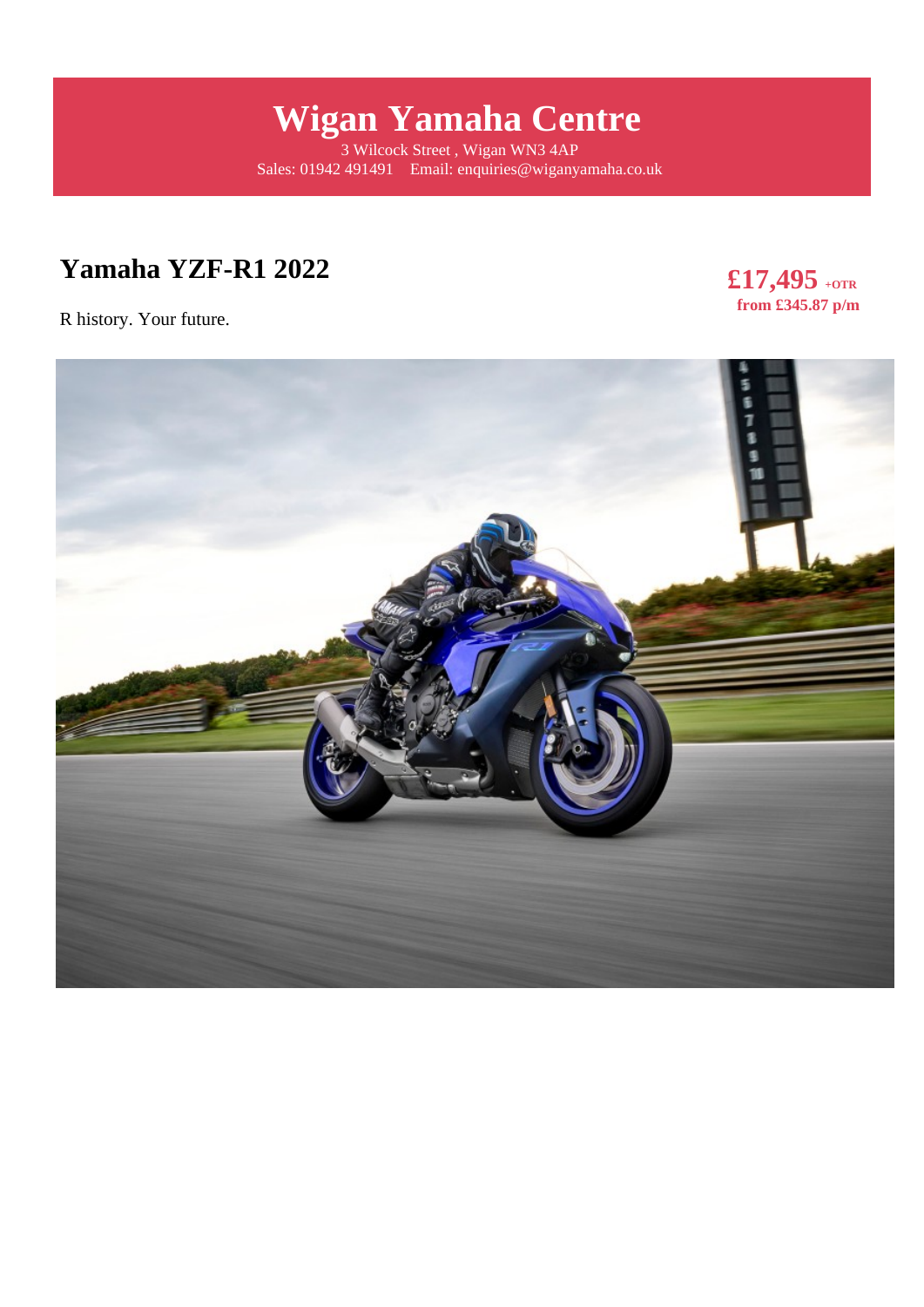Right from the very start the R1 was developed without compromise, and this pure and focused design philosophy is what makes this high-tech race-bred Yamaha the most exciting supersport bike of our time. Every piece of advanced technology on the R1 has been developed using the knowledge gained from Yamaha's involvement in racing at the highest level. The remarkable 998cc 4-cylinder EU5 crossplane engine is a direct descendant of the M1 unit – while the aerodynamic bodywork comes straight from racetrack development. But above all, it's the R1's incredible array of smart electronics that make this bike so very special. Equipped with everything from a ride-by-wire throttle through to a Launch Control System (LCS), Engine Brake Management (EBM) as well as Brake Control (BC) and much more, this is the ultimate Yamaha supersport that is built to lead the way on the road and track. And it comes in a sporty new duo-tone Icon Blue with matte blue colour scheme, as well as the dynamic Yamaha Black option.

#### **Engine**

**ENGINE TYPE** Liquid-cooled, 4-cylinder, EURO5, 4-stroke, 4-valves, DOHC

**DISPLACEMENT** 998 cc

**BORE X STROKE**  $79.0 \times 50.9$  mm

**COMPRESSION RATION**

**RATED OUTPUT** 147,1 kW (200.0 PS) @ 13.500 rpm

113.3 Nm (11.6 kg-m) @ 11,500

**MAX. TORQUE**

**LUBRICATION** Wet sump

**FUEL SUPPL**

Electronic Fuel Injection

rpm

**CERTIFICATION** Euro 5

**CLUTCH** Wet, Multiple Disc

**GEARBOX** 6 Speed

**FINAL DRIVE** Chain

**TCI** 

**STARTING** Electric

**IGNITION**

13,0 : 1

#### **Chassis**

**FRAME** Aluminium Deltabox, Diamond **FRONT SUSPENSION** Telescopic forks **FRONT SUSPENSION STROKE** 120 mm **REAR SUSPENSION** (link suspension), Swingarm **REAR SUSPENSION STROKE** 120 mm **REAR BRAKE** Hydraulic single disc, Ø220 mm

**FRONT BRAKE** Hydraulic dual discs, Ø320 mm 120/70 ZR17M/C (58W) Tubeless

#### **Dimension**

| <b>LENGTH</b> | PERMITTED TOTAL WEIGHT |
|---------------|------------------------|
| $2.055$ mm    | $201 \text{ kg}$       |

**WIDTH** 690 mm

**USABABLE TANK VOLUME** 17 L

**HEIGHT** 1.165 mm **WHEELBASE** 1.405 mm

**GROUND CLEARANCE** 130 mm **SEAT HEIGHT** 855 mm

**FRONT TYRE**

#### **REAR TYRE** 190/55 ZR17M/C (75W) Tubeless